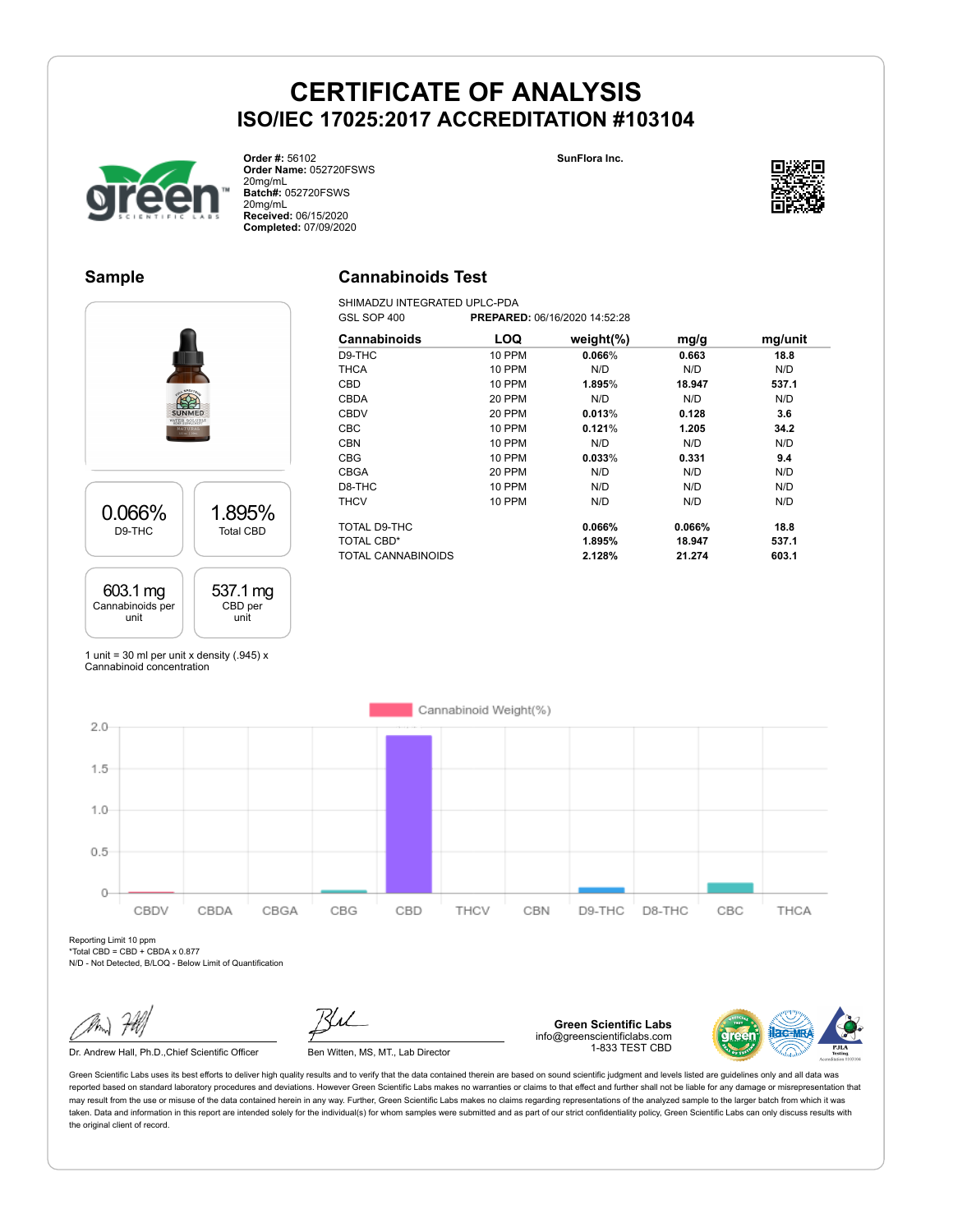

**Order #:** 56102 **Order Name:** 052720FSWS 20mg/mL **Batch#:** 052720FSWS 20mg/mL **Received:** 06/15/2020 **Completed:** 07/09/2020

**SunFlora Inc.**



## **TERPENES: TOTAL (0.003%)**

Headspace GCMS - Shimadzu GCMS QP2020 with HS20

GSL SOP 404 **Prepared:** 06/16/2020 17:12:50

| <b>Terpene</b> | Results (%) | LOQ (%) LOD (%) |         |
|----------------|-------------|-----------------|---------|
| CARYOPHYLLENE  | B/LOQ       | 0.0067%         | 0.0063% |

**Terpenes Breakdown** 

#### **Top Terpenes Results:**



#### **Tested for but not present:**

ALPHA-PINENE, CAMPHENE, BETA-MYRCENE, BETA-PINENE, 3-CARENE, ALPHA-TERPINENE, TRANS-BETA-OCIMENE, LIMONENE, P-CYMENE, CIS-BETA-OCIMENE, EUCALYPTOL, GAMMA.- TERPINENE, TERPINOLENE, LINALOOL, ISOPULEGOL, GERANIOL, HUMULENE, CIS-NEROLIDOL, TRANS-NEROLIDOL, GUAIOL, CARYOPHYLLENE OXIDE, ALPHA-BISABOLOL

Dr. Andrew Hall, Ph.D.,Chief Scientific Officer Ben Witten, MS, MT., Lab Director

**Green Scientific Labs** info@greenscientificlabs.com 1-833 TEST CBD

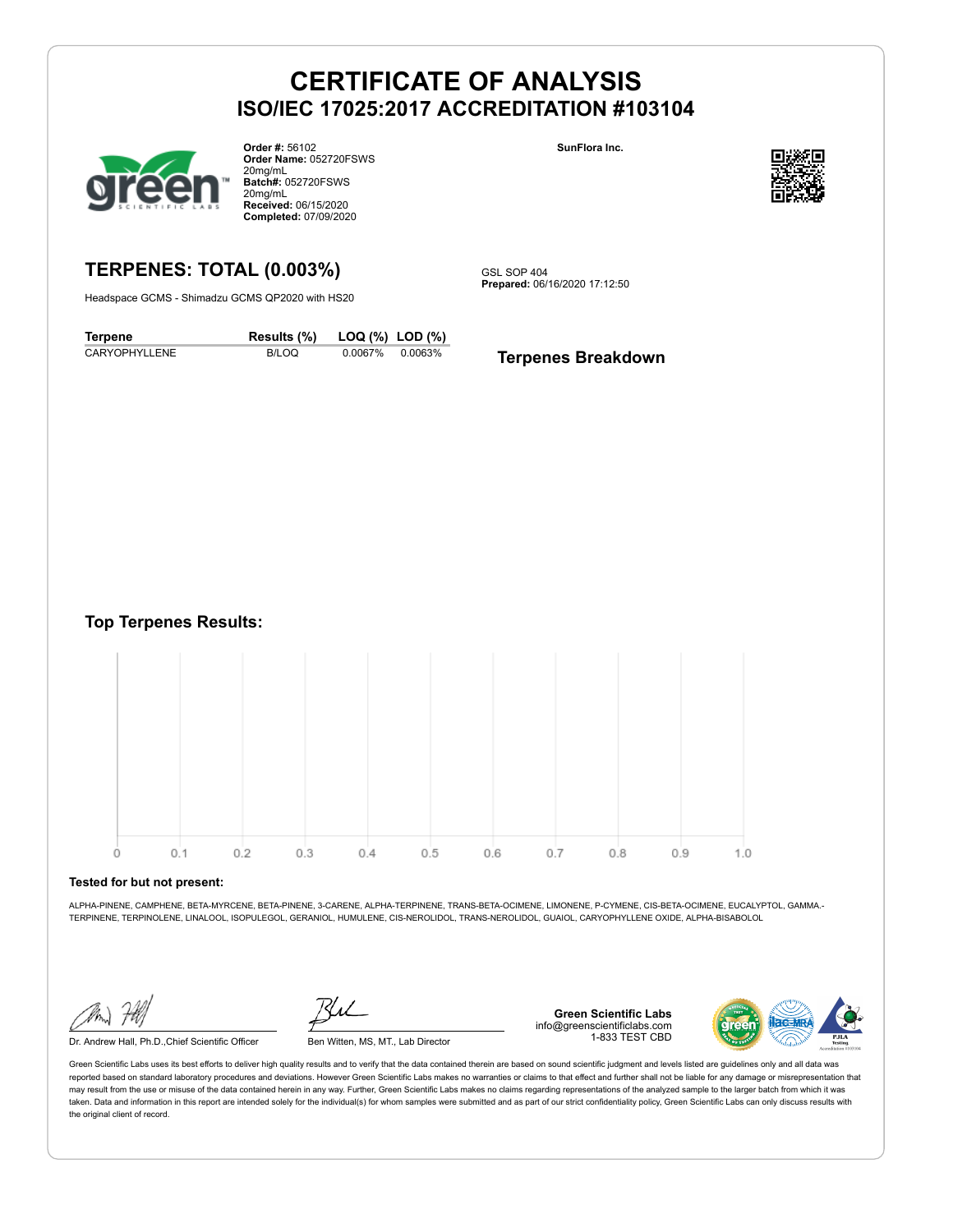**SunFlora Inc.**



**Order #:** 56102 **Order Name:** 052720FSWS 20mg/mL **Batch#:** 052720FSWS 20mg/mL **Received:** 06/15/2020 **Completed:** 07/09/2020



## **PESTICIDE ANALYSIS:**

GSL SOP 401 **PREPARED:** 06/16/2020 17:00:37

GCMS-MS - Shimadzu GCMS-TQ8040

| Pesticide           | <b>Action Level</b><br>(ppm) | <b>Results</b><br>(ppm) | LOQ<br>(ppm) | LOD<br>(ppm) |
|---------------------|------------------------------|-------------------------|--------------|--------------|
| CAPTAN              | 3.000                        | N/D                     | 0.003        | 0.001        |
| <b>CHLORDANE</b>    | 0.100                        | N/D                     | 0.003        | 0.001        |
| <b>CHLORFENAPYR</b> | 0.100                        | N/D                     | 0.003        | 0.001        |
| COUMAPHOS           | 0.100                        | N/D                     | 0.003        | 0.001        |

| Pesticide               | <b>Action Level Results LOQ LOD</b><br>(ppm) | $(ppm)$ $(ppm)$ $(ppm)$ |       |       |
|-------------------------|----------------------------------------------|-------------------------|-------|-------|
| <b>CYFLUTHRIN</b>       | 1.000                                        | N/D.                    | 0.003 | 0.001 |
| <b>CYPERMETHRIN</b>     | 1.000                                        | N/D.                    | 0.003 | 0.001 |
| PENTACHLORONITROBENZENE | 0.200                                        | N/D                     | 0.003 | 0.001 |

LCMS-MS - Shimadzu LCMS-8060

| <b>Pesticide</b>           | <b>Action Level</b> | <b>Results</b> | LOQ   | <b>LOD</b> |
|----------------------------|---------------------|----------------|-------|------------|
|                            | (ppm)               | (ppm)          | (ppm) | (ppm)      |
| <b>ABAMECTIN B1A</b>       | 0.300               | N/D            | 0.005 | 0.001      |
| <b>ACEPHATE</b>            | 3.000               | N/D            | 0.001 | 0.001      |
| <b>ACEQUINOCYL</b>         | 2.000               | N/D            | 0.001 | 0.001      |
| <b>ACETAMIPRID</b>         | 3.000               | N/D            | 0.005 | 0.001      |
| <b>ALDICARB</b>            | 0.100               | N/D            | 0.005 | 0.001      |
| <b>AZOXYSTROBIN</b>        | 3.000               | N/D            | 0.001 | 0.001      |
| <b>BIFENAZATE</b>          | 3.000               | N/D            | 0.005 | 0.001      |
| <b>BIFENTHRIN</b>          | 0.500               | N/D            | 0.005 | 0.001      |
| <b>BOSCALID</b>            | 3.000               | N/D            | 0.005 | 0.001      |
| CARBARYL                   | 0.500               | N/D            | 0.003 | 0.001      |
| <b>CARBOFURAN</b>          | 0.100               | N/D            | 0.001 | 0.001      |
| <b>CHLORANTRANILIPROLE</b> | 3.000               | N/D            | 0.005 | 0.005      |
| <b>CHLORMEQUAT</b>         | 3.000               | N/D            | 0.025 | 0.025      |
| <b>CHLORIDE</b>            |                     |                |       |            |
| <b>CHLORPYRIFOS</b>        | 0.100               | N/D            | 0.001 | 0.001      |
| <b>CLOFENTEZINE</b>        | 0.500               | N/D            | 0.001 | 0.001      |
| <b>DAMINOZIDE</b>          | 0.100               | N/D            | 0.005 | 0.001      |
| <b>DIAZINON</b>            | 0.200               | N/D            | 0.001 | 0.001      |
| <b>DICHLORVOS</b>          | 0.100               | N/D            | 0.005 | 0.001      |
| <b>DIMETHOATE</b>          | 0.100               | N/D            | 0.001 | 0.001      |
| <b>DIMETHOMORPH</b>        | 3.000               | N/D            | 0.005 | 0.001      |
| <b>ETHOPROPHOS</b>         | 0.100               | N/D            | 0.001 | 0.001      |
| <b>ETOFENPROX</b>          | 0.100               | N/D            | 0.001 | 0.001      |
| <b>ETOXAZOLE</b>           | 1.500               | N/D            | 0.010 | 0.005      |
| <b>FENHEXAMID</b>          | 3.000               | N/D            | 0.005 | 0.001      |
| <b>FENOXYCARB</b>          | 0.100               | N/D            | 0.005 | 0.001      |
| <b>FENPYROXIMATE</b>       | 2.000               | N/D            | 0.001 | 0.001      |
| <b>FIPRONIL</b>            | 0.100               | N/D            | 0.003 | 0.001      |
| <b>FLONICAMID</b>          | 2.000               | N/D            | 0.025 | 0.010      |
| <b>FLUDIOXONIL</b>         | 3.000               | N/D            | 0.003 | 0.001      |
| <b>HEXYTHIAZOX</b>         | 2.000               | N/D            | 0.005 | 0.001      |
| <b>IMAZALIL</b>            | 0.100               | N/D            | 0.005 | 0.001      |

| Pesticide                           | <b>Action Level</b> | <b>Results</b> | LOQ   | <b>LOD</b> |
|-------------------------------------|---------------------|----------------|-------|------------|
|                                     | (ppm)               | (ppm)          | (ppm) | (ppm)      |
| <b>IMIDACLOPRID</b>                 | 3.000               | N/D            | 0.005 | 0.001      |
| <b>KRESOXIM-METHYL</b>              | 1.000               | N/D            | 0.010 | 0.005      |
| <b>MALATHION</b>                    | 2.000               | N/D            | 0.005 | 0.001      |
| METALAXYL                           | 3.000               | N/D            | 0.001 | 0.001      |
| <b>METHIOCARB</b>                   | 0.100               | N/D            | 0.005 | 0.001      |
| <b>METHOMYL</b>                     | 0.100               | N/D            | 0.001 | 0.001      |
| <b>MEVINPHOS</b>                    | 0.100               | N/D            | 0.001 | 0.001      |
| <b>MYCLOBUTANIL</b>                 | 3.000               | N/D            | 0.005 | 0.001      |
| <b>NALED</b>                        | 0.500               | N/D            | 0.005 | 0.001      |
| <b>OXAMYL</b>                       | 0.500               | N/D            | 0.001 | 0.001      |
| <b>PACLOBUTRAZOL</b>                | 0.100               | N/D            | 0.005 | 0.001      |
| <b>PERMETHRINS</b>                  | 1.000               | N/D            | 0.005 | 0.001      |
| <b>PHOSMET</b>                      | 0.200               | N/D            | 0.005 | 0.001      |
| <b>PIPERONYL</b><br><b>BUTOXIDE</b> | 3.000               | 0.010          | 0.001 | 0.001      |
| <b>PRALLETHRIN</b>                  | 0.400               | N/D            | 0.005 | 0.005      |
| <b>PROPICONAZOLE</b>                | 1.000               | N/D            | 0.010 | 0.005      |
| <b>PROPOXUR</b>                     | 0.100               | N/D            | 0.001 | 0.001      |
| <b>PYRETHRINS</b>                   |                     |                |       |            |
| (PYRETHRIN I)                       | 1.000               | N/D            | 0.005 | 0.005      |
| <b>PYRIDABEN</b>                    | 3.000               | N/D            | 0.005 | 0.001      |
| <b>SPINETORAM</b>                   | 3.000               | N/D            | 0.001 | 0.001      |
| SPINOSAD                            | 3.000               | N/D            | 0.001 | 0.001      |
| (SPINOSYN A)                        |                     |                |       |            |
| SPINOSAD                            | 3.000               | N/D            | 0.001 | 0.001      |
| (SPINOSYN D)                        |                     |                |       |            |
| <b>SPIROMESIFEN</b>                 | 3.000               | N/D            | 0.005 | 0.001      |
| <b>SPIROTETRAMAT</b>                | 3.000               | N/D            | 0.001 | 0.001      |
| SPIROXAMINE                         | 0.100               | N/D            | 0.001 | 0.001      |
| <b>TEBUCONAZOLE</b>                 | 1.000               | N/D            | 0.005 | 0.001      |
| <b>THIACLOPRID</b>                  | 0.100               | N/D            | 0.001 | 0.001      |
| THIAMETHOXAM                        | 1.000               | N/D            | 0.001 | 0.001      |
| <b>TRIFLOXYSTROBIN</b>              | 3.000               | N/D            | 0.001 | 0.001      |

N/D = Not Detected, A/LOQ = Above LOQ Level, B/LOQ = Below LOQ Level, B/LOD = Below LOD Level

Dr. Andrew Hall, Ph.D., Chief Scientific Officer Ben Witten, MS, MT., Lab Director

**Green Scientific Labs** info@greenscientificlabs.com 1-833 TEST CBD

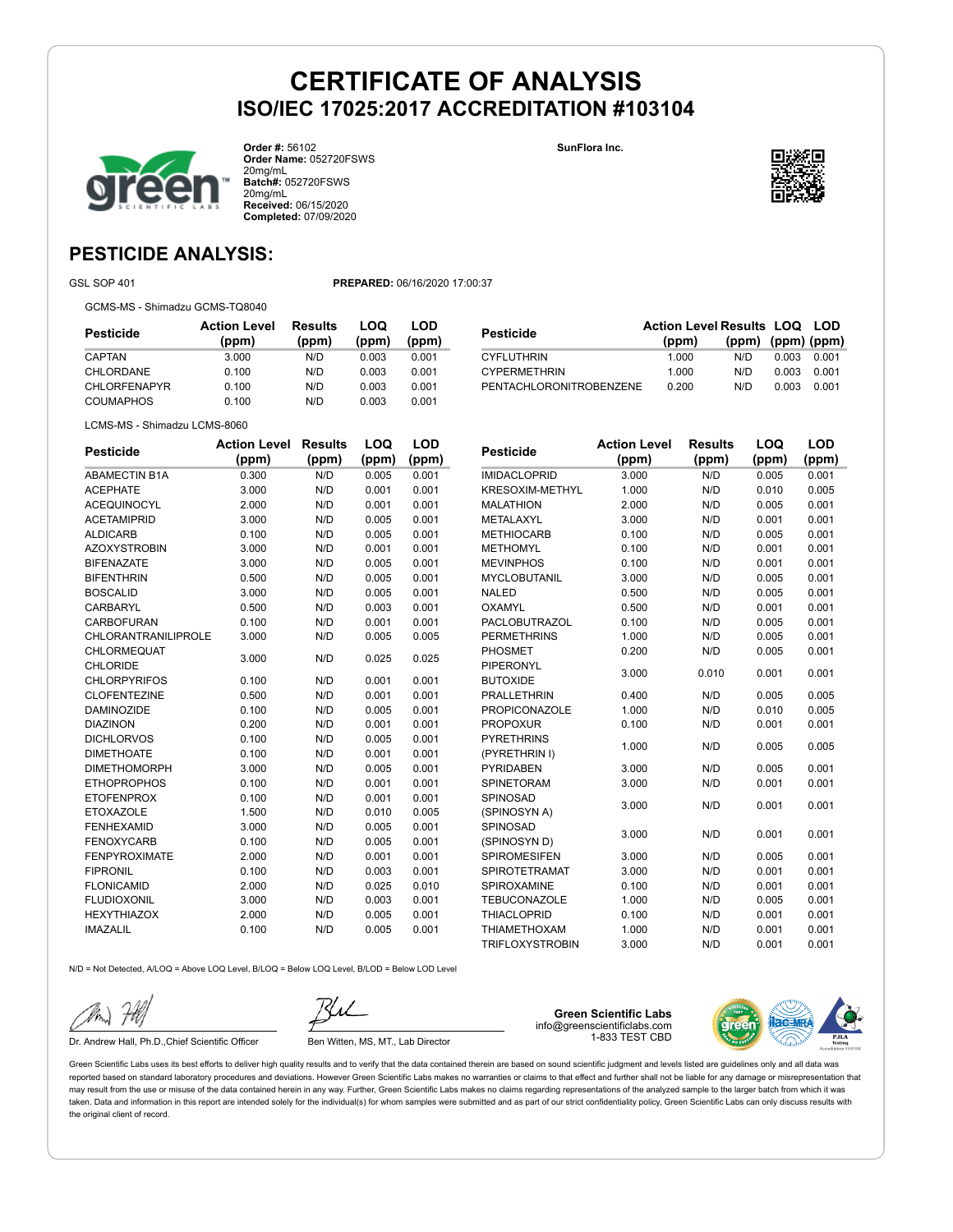

**Order #:** 56102 **Order Name:** 052720FSWS 20mg/mL **Batch#:** 052720FSWS 20mg/mL **Received:** 06/15/2020 **Completed:** 07/09/2020

**SunFlora Inc.**



## **RESIDUAL SOLVENTS:**

Headspace GCMS - Shimadzu GCMS QP2020 with HS20

GSL SOP 405 **Prepared:** 06/16/2020 17:07:38

| <b>Residual Solvent</b>   | <b>Action Level (ppm)</b> | Results (ppm) | LOQ (ppm) | LOD (ppm)   |
|---------------------------|---------------------------|---------------|-----------|-------------|
| 1,1-DICHLOROETHENE        | 8                         | N/D           | 0.63      | 0.63        |
| 1,2- DICHLOROETHANE       | $\overline{2}$            | N/D           | 0.12      | 0.02        |
| <b>ACETONE</b>            | 5,000                     | N/D           | 140       | 20          |
| <b>ACETONITRILE</b>       | 410                       | N/D           | 25        | 1           |
| <b>BENZENE</b>            |                           | N/D           |           | 0.5         |
| <b>BUTANE</b>             | 5,000                     | N/D           | 50        | 10          |
| <b>CHLOROFORM</b>         |                           | N/D           |           | 0.5         |
| CIS 1,2-DICHLOROETHENE    | 5                         | N/D           | 0.73      | 0.18        |
| <b>ETHANOL</b>            | 5,000                     | N/D           | 140       | 20          |
| ETHYL ACETATE             | 5,000                     | N/D           | 140       | 20          |
| <b>ETHYL ETHER</b>        | 5,000                     | N/D           | 140       | 20          |
| ETHYLENE OXIDE            |                           | N/D           | $\Omega$  | $\mathbf 0$ |
| <b>ISOPROPYL ALCOHOL</b>  | 5,000                     | N/D           | 140       | 20          |
| <b>METHANOL</b>           | 3,000                     | N/D           | 100       | 20          |
| <b>METHYLENE CHLORIDE</b> | 125                       | N/D           | 0.15      | 0.15        |
| N-HEPTANE                 | 5,000                     | N/D           | 140       | 20          |
| N-HEXANE                  | 290                       | N/D           | 18        | 10          |
| <b>PENTANE</b>            | 5,000                     | N/D           | 140       | 20          |
| <b>PROPANE</b>            | 5,000                     | N/D           | 20        |             |
| <b>TOLUENE</b>            | 890                       | N/D           | 53        |             |
| TRANS 1,2-DICHLOROETHENE  | 5                         | N/D           | 0.73      | 0.18        |
| <b>TRICHLOROETHENE</b>    |                           | N/D           |           | 0.5         |
| <b>XYLENES</b>            | 150                       | N/D           | 130       | 20          |

Dr. Andrew Hall, Ph.D., Chief Scientific Officer Ben Witten, MS, MT., Lab Director

**Green Scientific Labs** info@greenscientificlabs.com 1-833 TEST CBD

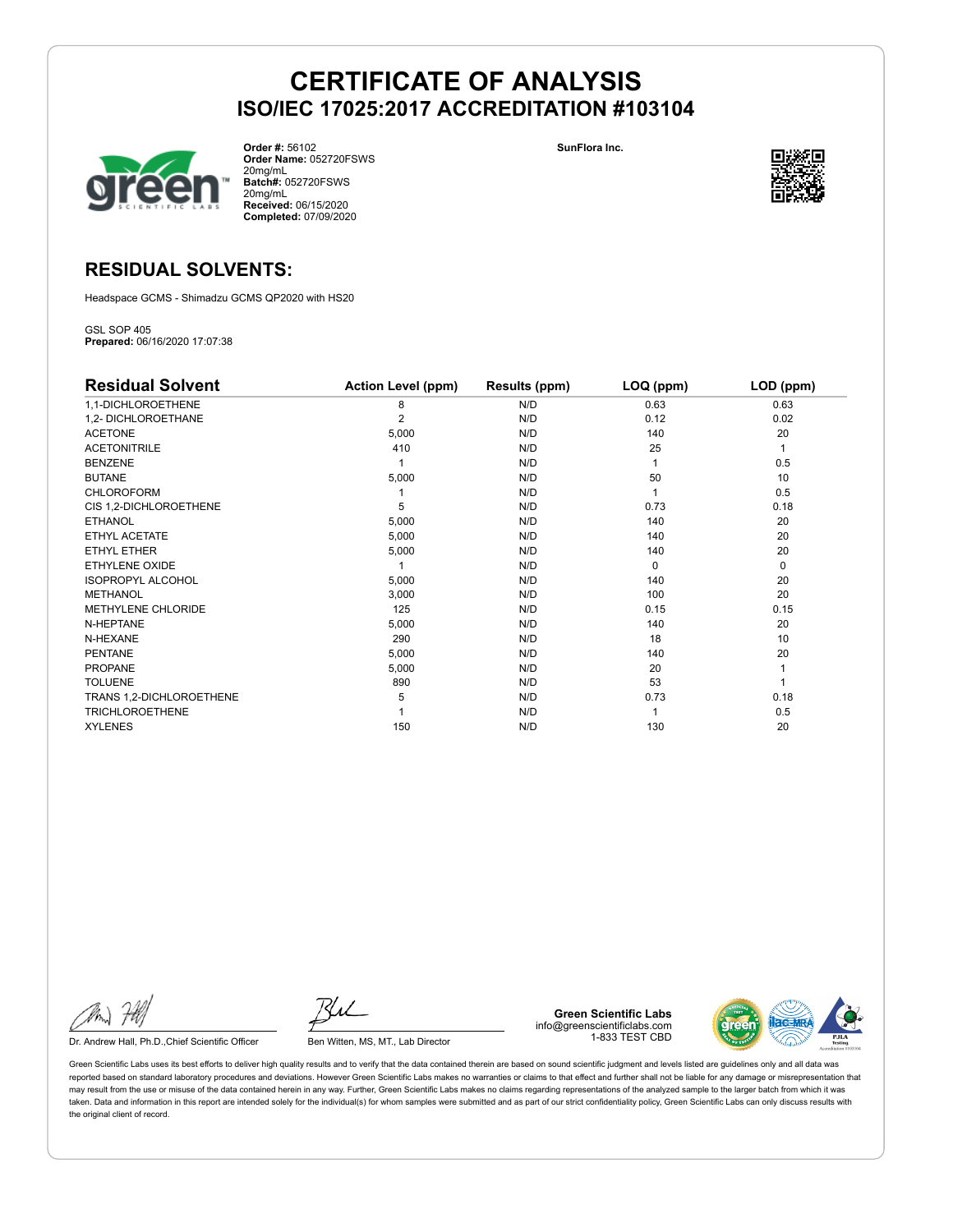

**Order #:** 56102 **Order Name:** 052720FSWS 20mg/mL **Batch#:** 052720FSWS 20mg/mL **Received:** 06/15/2020 **Completed:** 07/09/2020

**SunFlora Inc.**



#### **Microbial Analysis:**

**Microbial Analysis** GSL SOP 406

**Uploaded:** 06/18/2020 09:43:17

| PCR - Agilent AriaMX<br><b>Test</b> | Test Method<br>Used | <b>Device Used</b> | LOD               | <b>Allowable Criteria</b> | Actual<br><b>Result</b> | Pass/Fail   |
|-------------------------------------|---------------------|--------------------|-------------------|---------------------------|-------------------------|-------------|
| YEAST AND MOLD                      | USP 61/62+          | <b>ARIAMX PCR</b>  | 363.05518 CFU/G** | 1.000                     | <b>BELOW</b>            | <b>PASS</b> |
|                                     |                     |                    |                   | THRESHOLD                 |                         |             |
| PATHOGENIC E.COLI*                  | USP 61/62+          | <b>ARIAMX PCR</b>  | 2 COPIES OF DNA   | PRESENCE / ABSENT         | <b>BELOW LOD</b>        | <b>PASS</b> |
| STEC E.COLI*                        | USP 61/62+          | <b>ARIAMX PCR</b>  | 2 COPIES OF DNA   | PRESENCE / ABSENT         | <b>BELOW LOD</b>        | <b>PASS</b> |
| SALMONELLA*                         | USP 61/62+          | <b>ARIAMX PCR</b>  | 5 COPIES OF DNA   | <b>PRESENCE / ABSENT</b>  | <b>BELOW LOD</b>        | <b>PASS</b> |

† USP 61 (enumeration of bacteria TAC, TYM, and ENT/Coliform), USP 62 (identifying specific species E.coli Aspergillus etc)

\* STEC and Salmonella run as Multiplex

\*\* CFU/g Calculation based on Select Category Type Gummy MIP/Extract Flower matrix

Dr. Andrew Hall, Ph.D., Chief Scientific Officer Ben Witten, MS, MT., Lab Director

**Green Scientific Labs** info@greenscientificlabs.com 1-833 TEST CBD